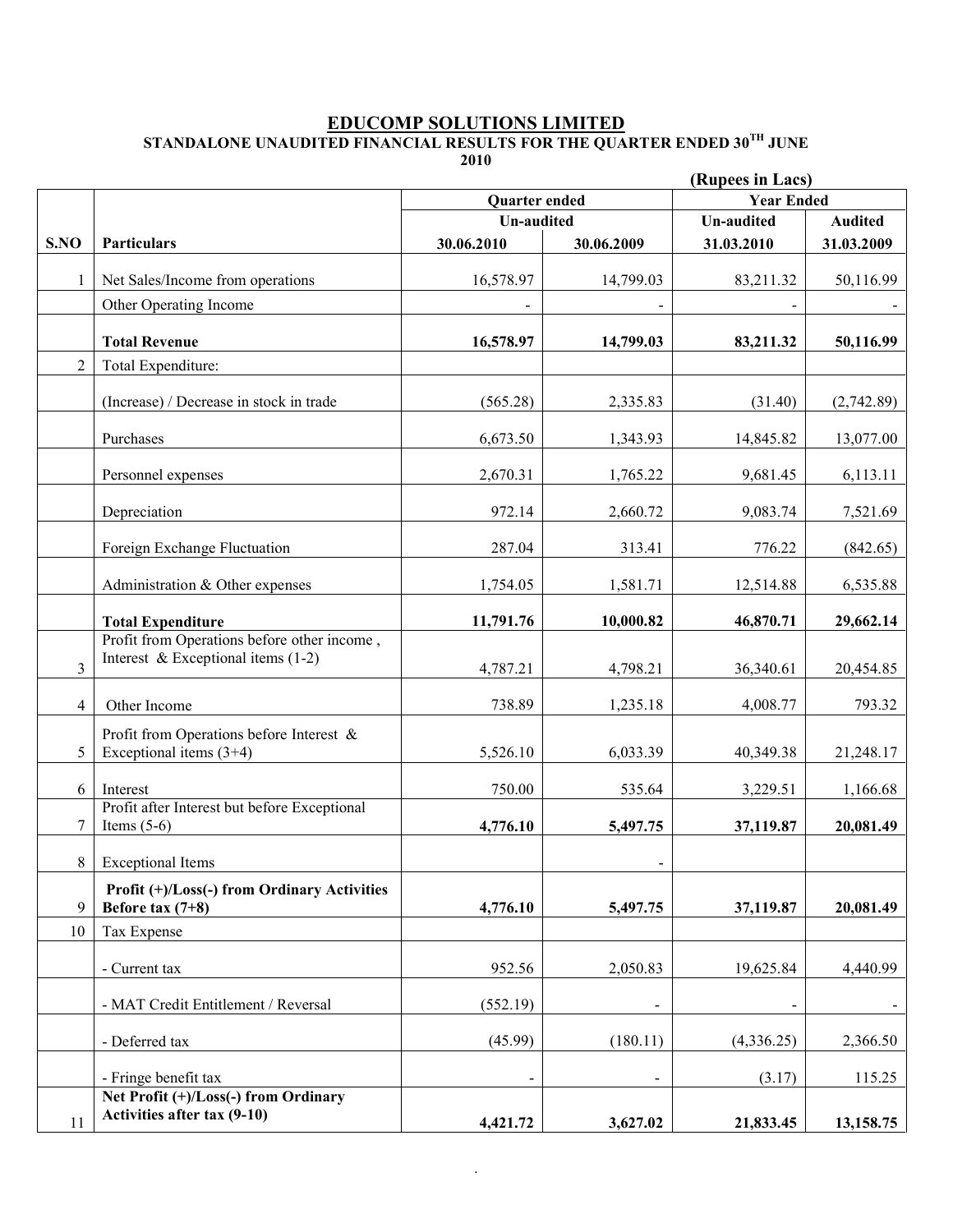| 12 | Extraordinary Item (net of tax expense)                                                              |                |            |            |            |
|----|------------------------------------------------------------------------------------------------------|----------------|------------|------------|------------|
| 13 | Net Profit $(+)/$ Loss $(-)$ for the period $(11-12)$                                                | 4,421.72       | 3,627.02   | 21,833.45  | 13,158.75  |
| 14 | Paid up Equity share capital (Face Value<br>$Rs.2/- each)$                                           | 1,908.81       | 1,731.32   | 1,900.29   | 1,728.63   |
| 15 | Reserve excluding revaluation reserves (As<br>per Balance Sheet of previous accounting<br>year)      |                |            |            | 39,225.56  |
| 16 | Earning Per Share (EPS) (not to be<br>annualized)                                                    |                |            |            |            |
|    | $(a)$ Basic                                                                                          | 4.64           | 4.19       | 23.61      | 15.23      |
|    | (b) Diluted                                                                                          | 4.44           | 4.01       | 22.08      | 14.86      |
| 17 | <b>Public Shareholding:</b>                                                                          |                |            |            |            |
|    | . - Numbers of Shares (Nos.)                                                                         | 47,887,058     | 39,012,140 | 47,461,006 | 38,877,780 |
|    | . - Percentage of shareholding                                                                       | 50.17%         | 45.07%     | 49.95%     | 44.98%     |
| 18 | <b>Promoters</b><br>and<br>Promoter<br>Group<br>Shareholding                                         |                |            |            |            |
|    | a) Pledged / Encumbered                                                                              | $\overline{a}$ |            |            |            |
|    | Number of shares                                                                                     |                |            |            |            |
|    | Percentage of shares (as a % of the total<br>shareholding of promoter and promoter group)            |                |            |            |            |
|    | Percentage of shares (as a % of the total share<br>capital of the company)                           |                |            |            |            |
|    | b) Non – encumbered                                                                                  |                |            |            |            |
|    | - Number of shares                                                                                   | 47,553,645     | 47,553,645 | 47,553,645 | 47,553,645 |
|    | -Percentage of shares (as a $\%$ of the total<br>shareholding of the Promoter and Promoter<br>group) | 100%           | 100%       | 100%       | 100%       |
|    | Percentage of shares (as a % of the total share<br>capital of the company)                           | 49.83%         | 54.93%     | 50.05%     | 55.02%     |

.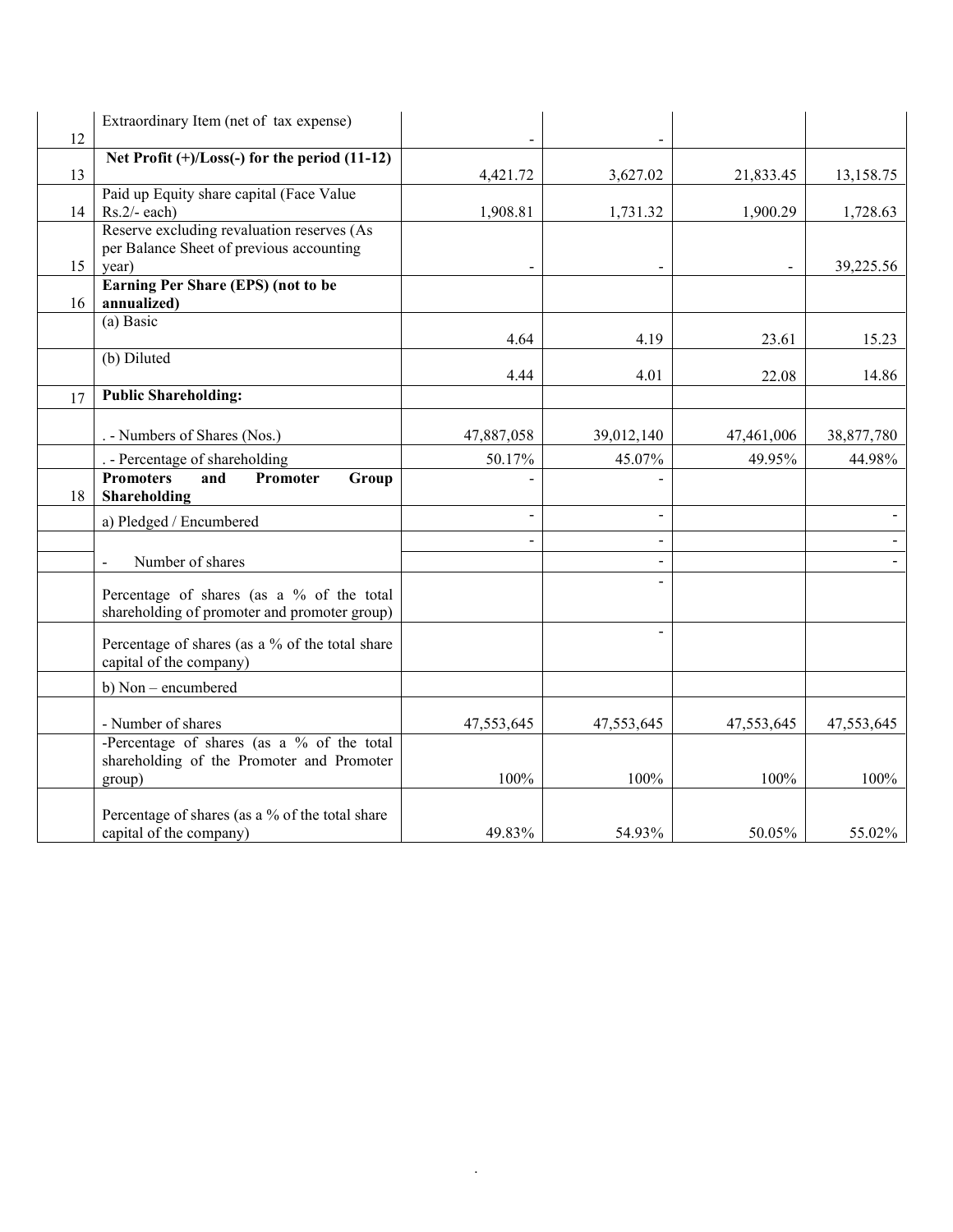| Standalone Segment wise Revenue, Results and Capital Employed        |            |                      |                   | (Rupees in lacs)  |  |
|----------------------------------------------------------------------|------------|----------------------|-------------------|-------------------|--|
|                                                                      |            | <b>Quarter ended</b> | <b>Year Ended</b> | <b>Year ended</b> |  |
|                                                                      |            | <b>Un-audited</b>    |                   | <b>Audited</b>    |  |
| <b>Particulars</b>                                                   | 30.06.2010 | 30.06.2009           | 31.03.2010        | 31.03.2009        |  |
| <b>Segment Revenue</b>                                               |            |                      |                   |                   |  |
| <b>Higher Learning Solutions</b>                                     | 481.85     | 641.07               | 1,997.34          | 3,078.52          |  |
| <b>School Learning Solutions</b>                                     | 15,910.10  | 13,851.18            | 80,284.13         | 43,093.76         |  |
| K-12 Schools                                                         | 83.69      | 306.78               | 870.93            | 1260.93           |  |
| Online Supplemental & Global                                         | 103.33     |                      | 58.92             | 2,683.78          |  |
| <b>Total Net Sales/Income from Operations</b>                        | 16,578.97  | 14,799.03            | 83,211.32         | 50,116.99         |  |
| Segment Results (Profit before Interest & tax from<br>each segments) |            |                      |                   |                   |  |
| <b>Higher Learning Solutions</b>                                     | 223.71     | 174.34               | 552.15            | 1,053.91          |  |
| <b>School Learning Solutions</b>                                     | 6,676.35   | 6,246.74             | 45,050.26         | 21,241.16         |  |
| K-12 Schools                                                         | 54.68      | (59.29)              | 48.25             | (84.83)           |  |
| Online Supplemental & Global                                         | (99.22)    |                      | (53.15)           | 2,052.46          |  |
|                                                                      | 6,855.52   | 6,361.79             | 45,597.51         | 24,262.70         |  |
| Less: Interest (Net)                                                 | 750.00     | 535.64               | 3,229.51          | 1,166.68          |  |
| : Other un-allocable expenses                                        | 2,068.31   | 1,563.59             | 9,256.90          | 4,650.50          |  |
| : Un-allocable Income                                                | 738.89     | 1235.18              | 4,008.77          | 1,635.97          |  |
| <b>Total Profit before Tax</b>                                       | 4,776.10   | 5,497.75             | 37,119.87         | 20,081.49         |  |
| <b>Capital Employed</b>                                              |            |                      |                   |                   |  |
| (Segment Assets- Segment Liabilities)                                |            |                      |                   |                   |  |
| <b>Higher Learning Solutions</b>                                     | (1,963.03) | $-2841.35$           | (2,412.95)        | 1,043.71          |  |
| School Learning Solutions                                            | 62,688.98  | 61,813.04            | 55,983.11         | 58,082.82         |  |
| K-12 Schools                                                         | 259.83     | 181.16               | 231.98            | 227.53            |  |
| Online Supplemental & Global                                         | 821.04     | 521.65               | 617.31            | 439.04            |  |
| <b>Total</b>                                                         | 61,806.82  | 59,674.50            | 54,419.45         | 59,793.10         |  |

# **Standalone Segment wise Revenue, Results and Capital Employed**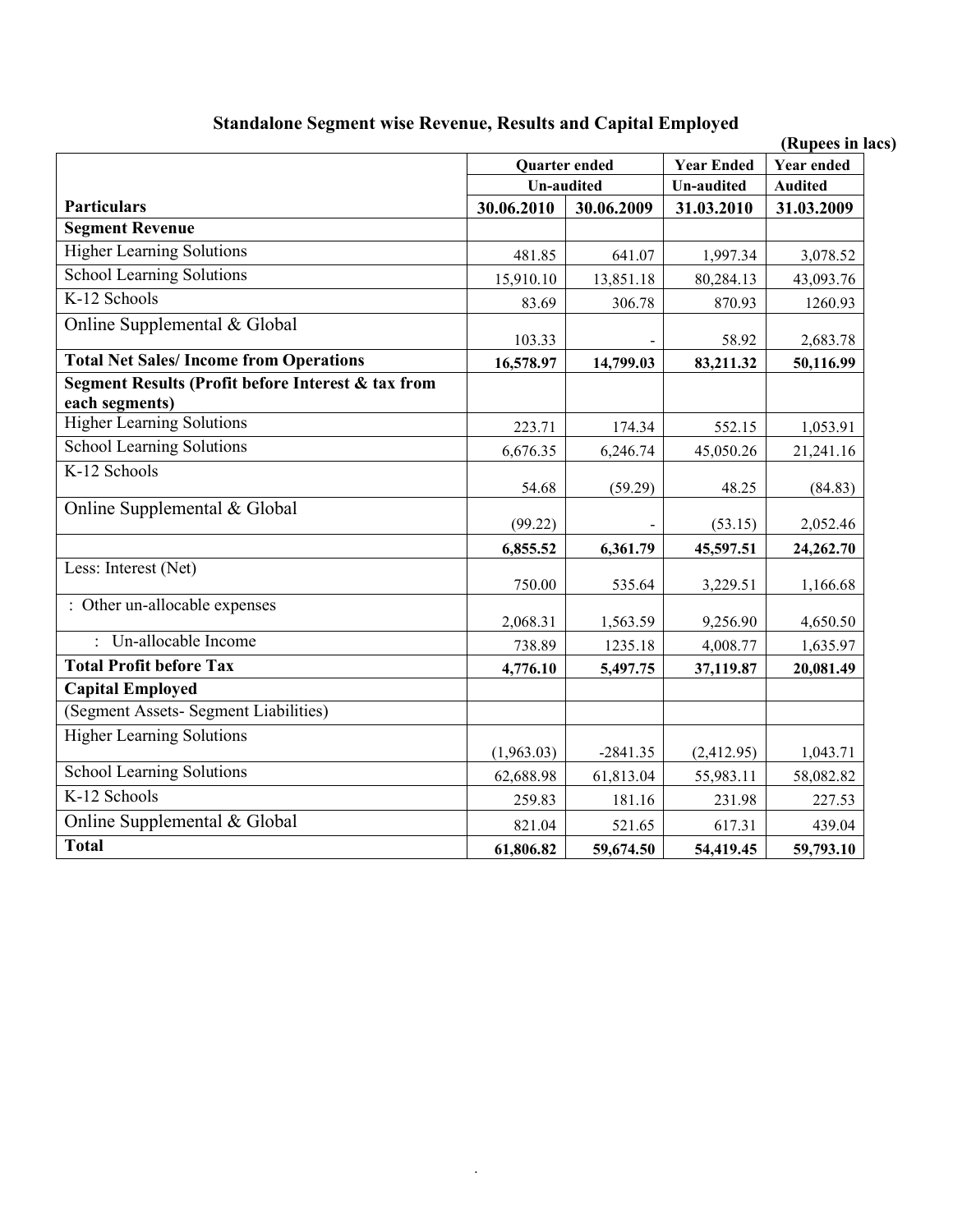### **Notes to Un-audited Standalone Financial Results:**

- **1.** The Un-audited Standalone Financial Results for the quarter ended on  $30<sup>th</sup>$  June 2010 have been reviewed by the Audit Committee and approved by the Board of Directors at their meeting held on  $10<sup>th</sup>$  August 2010 and have been subjected to limited review by the Statutory auditors.
- **2.** During the quarter under review, Company has allotted 4,26,052 equity shares of face value of Rs. 2/- each pursuant to exercise of Stock options by eligible employees of the Company/ its subsidiaries under ESOP Scheme 2006, 2007 & 2008. After  $30<sup>th</sup>$  June 2010 till date Company has allotted 7,000 Equity shares pursuant to exercise of Stock options by eligible employees of the Company/ its subsidiaries under ESOP Scheme 2006, 2007 & 2008. Paid up Capital of the Company is Rs. 190,895,406 /- as on  $10^{th}$  August 2010
- **3.** Status of Investor complaints received by the Company is as follows:

| <b>Particulars</b>   | Pending<br>2010 | as   Received<br>Quarter<br>30, 2010 | Disposed<br>on April 1, during the during the on June 30,<br>  Quarter<br>ended June ended June<br>30, 2010 | Pending<br>as<br>2010 |
|----------------------|-----------------|--------------------------------------|-------------------------------------------------------------------------------------------------------------|-----------------------|
| N <sub>0</sub><br>of |                 | 23                                   | 25                                                                                                          |                       |
| <b>Complaints</b>    |                 |                                      |                                                                                                             |                       |

- **4.** During the Quarter, Company has transferred its entire shareholding in Authorgen Technologies Limited and Educomp Learning Hour Private Limited to its subsidiary, Educomp Online Supplemental Service Limited to consolidate its online business.
- **5.** During the Quarter, Company has entered in to a Joint Venture With Lavasa Corporation, to set up International Residential School in India's largest Hill City near Pune in Sahayadri Mountains. The Joint venture with Lavasa Corporation, has been made through Educomp Infrastructure & School Management Limited, Subsidiary of Educomp Solutions Limited and Knowledge Vistas Ltd. School will be operational by next academic session.
- **6.** On 29<sup>th</sup> July 2010 Company has set up one wholly-owned subsidiary- Educomp Investment Management Limited.
- **7.** The Segment Report is prepared in accordance with the Accounting Standard-17 Segment Reporting" as notified in the Companies (Accounting Standards) Rules 2006.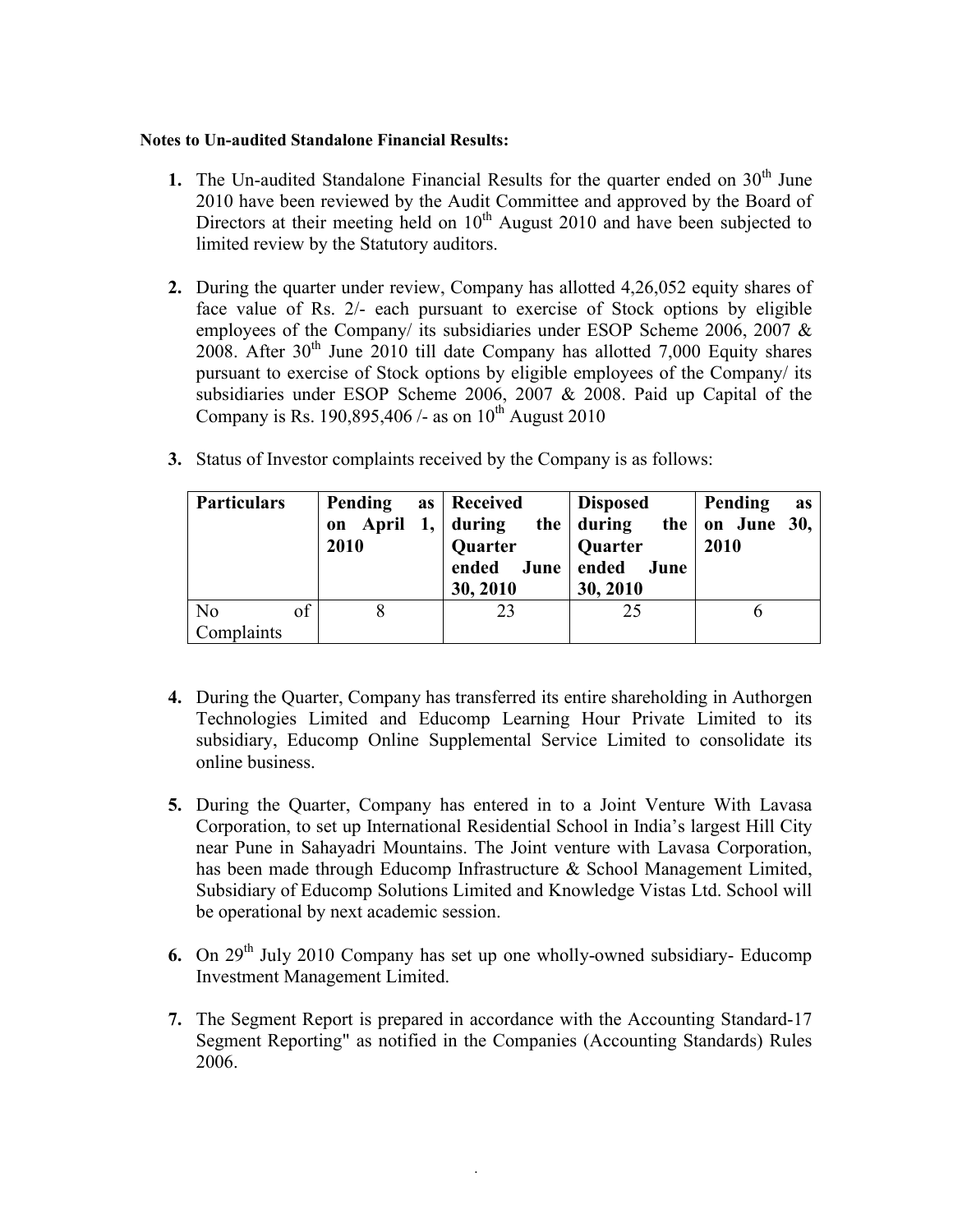- **8.** The Basic and Diluted Earning per Share has been calculated in accordance with the AS-20 "Earning per Share" as notified in the Companies (Accounting Standards) Rules 2006.
- **9.** Previous year/period figures have been regrouped and rearranged, wherever considered necessary for comparison purposes.
- 10. The Financial results of the Company for the quarter ended  $30<sup>th</sup>$  June, 2010 are also available on website of the Company( www.educomp.com), National Stock Exchange of India Limited(www.nseindia.com), Bombay Stock Exchange Limited(www.bseindia.com)

 **By order of the Board of Directors**

**For Educomp Solutions Ltd**

**Place: Gurgaon Shantanu Prakash Date: August 10, 2010 Chairman & Managing Director**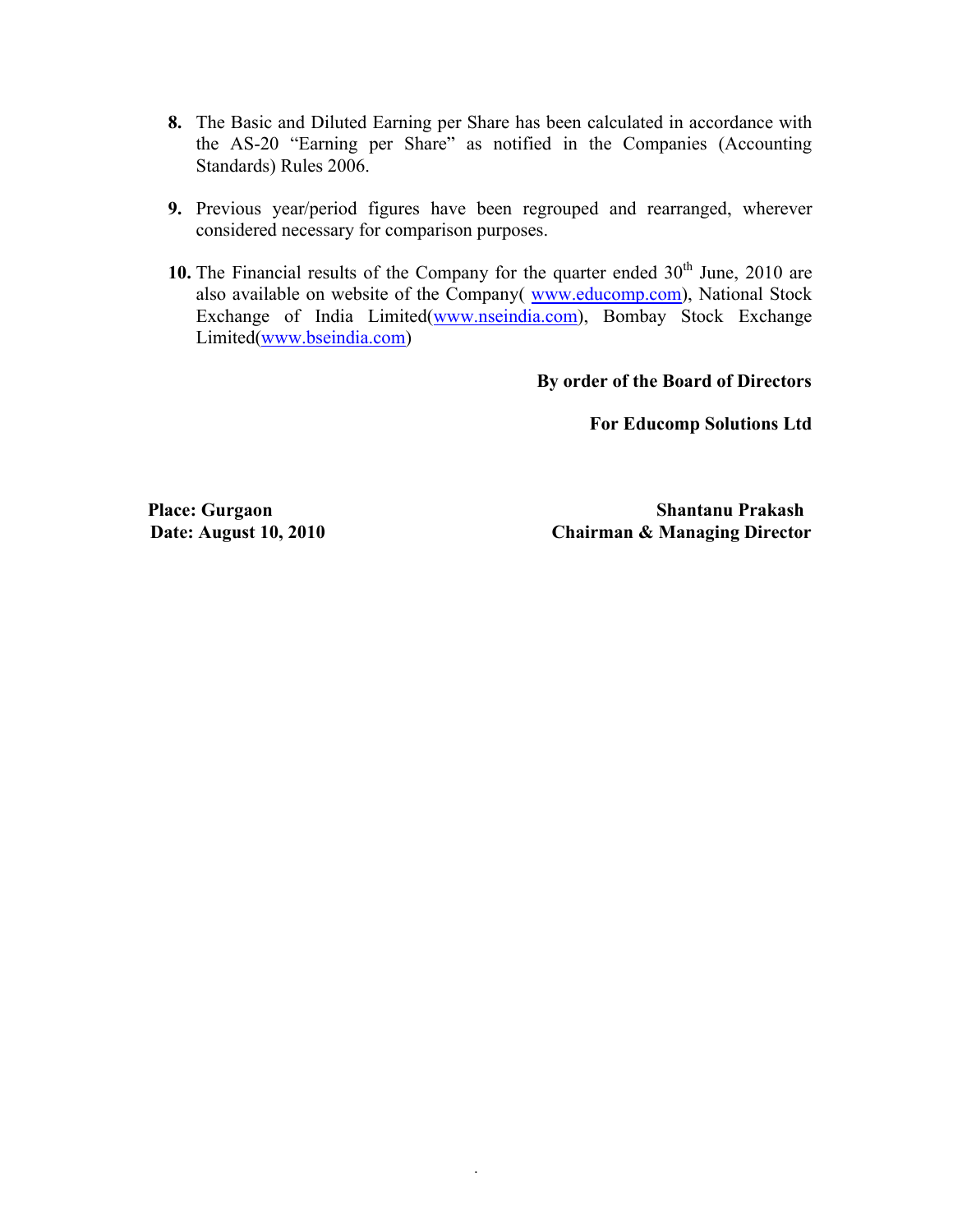#### **EDUCOMP SOLUTIONS LIMITED CONSOLIDATED UNAUDITED FINANCIAL RESULTS FOR THE QUARTER ENDED 30th JUNE 2010**

|                |                                                                      | (Rupees in lacs)  |               |                   |                |
|----------------|----------------------------------------------------------------------|-------------------|---------------|-------------------|----------------|
|                |                                                                      |                   | Quarter ended | <b>Year Ended</b> |                |
|                |                                                                      | <b>Un-audited</b> |               | Un-audited        | <b>Audited</b> |
|                |                                                                      |                   |               |                   |                |
| S.NO           | <b>Particulars</b>                                                   | 30.06.2010        | 30.06.2009    | 31.03.2010        | 31.03.2009     |
| 1              | Net Sales/Income from operations                                     | 22,787.76         | 19,383.93     | 104,051.29        | 63,706.33      |
|                | Other Operating Income                                               |                   |               |                   |                |
|                | <b>Total Revenue</b>                                                 | 22,787.76         | 19,383.93     | 104,051.29        | 63,706.33      |
| $\overline{2}$ | Total Expenditure:                                                   |                   |               |                   |                |
|                |                                                                      |                   |               |                   |                |
|                | (Increase) / Decrease in stock in trade                              | (535.10)          | 2,391.83      | (292.77)          | (2,940.73)     |
|                | Purchases                                                            | 7,153.12          | 1,815.16      | 16,500.64         | 14,043.54      |
|                | Personnel expenses                                                   | 5,148.38          | 3,515.60      | 17,925.57         | 11,550.27      |
|                | Depreciation                                                         | 1,980.11          | 2,930.27      | 11,381.51         | 8,144.10       |
|                | Foreign Exchange Fluctuation                                         | 287.64            | 369.30        | 953.64            | (792.94)       |
|                | Administration & Other expenses                                      | 4,093.90          | 3,086.39      | 21,329.90         | 10,740.41      |
|                | <b>Total Expenditure</b>                                             | 18,128.05         | 14,108.55     | 67,798.49         | 40,744.65      |
|                | Profit from Operations before other income, Interest $\&$            |                   |               |                   |                |
| 3              | Exceptional items (1-2)                                              | 4,659.71          | 5,275.38      | 36,252.80         | 22,961.68      |
| $\overline{4}$ | Other Income                                                         | 1,000.05          | 1,533.41      | 12,620.84         | 1,480.72       |
|                | Profit from Operations before Interest $\&$ Exceptional items        |                   |               |                   |                |
| 5 <sup>1</sup> | $(3+4)$                                                              | 5,659.76          | 6,808.78      | 48,873.64         | 24,442.40      |
| 6              | Interest                                                             | 1,611.62          | 1,019.24      | 4,886.34          | 2,679.58       |
| 7              | Profit after Interest but before Exceptional Items (5-6)             | 4,048.14          | 5,789.54      | 43,987.30         | 21,762.82      |
|                | 8 Exceptional Items                                                  |                   |               |                   |                |
|                | Profit (+)/Loss(-) from Ordinary Activities Before tax               |                   |               |                   |                |
| 9              | $(7+8)$                                                              | 4,048.14          | 5,789.54      | 43,987.30         | 21,762.82      |
| 10             | Tax Expense                                                          |                   |               |                   |                |
|                | - Current tax                                                        | 1,165.00          | 2,070.34      | 20,305.60         | 4,813.63       |
|                | - MAT Credit Entitlement / Reversal                                  | (603.13)          |               | (16.49)           |                |
|                | - Deferred tax                                                       | (171.57)          | 182.30        | (4,032.48)        | 2,778.58       |
|                | - Fringe benefit tax                                                 |                   |               | (2.42)            | 137.03         |
| 11             | Net Profit (+)/Loss(-) from Ordinary Activities after tax (9-<br>10) | 3,657.84          | 3,536.90      | 27,733.09         | 14,033.58      |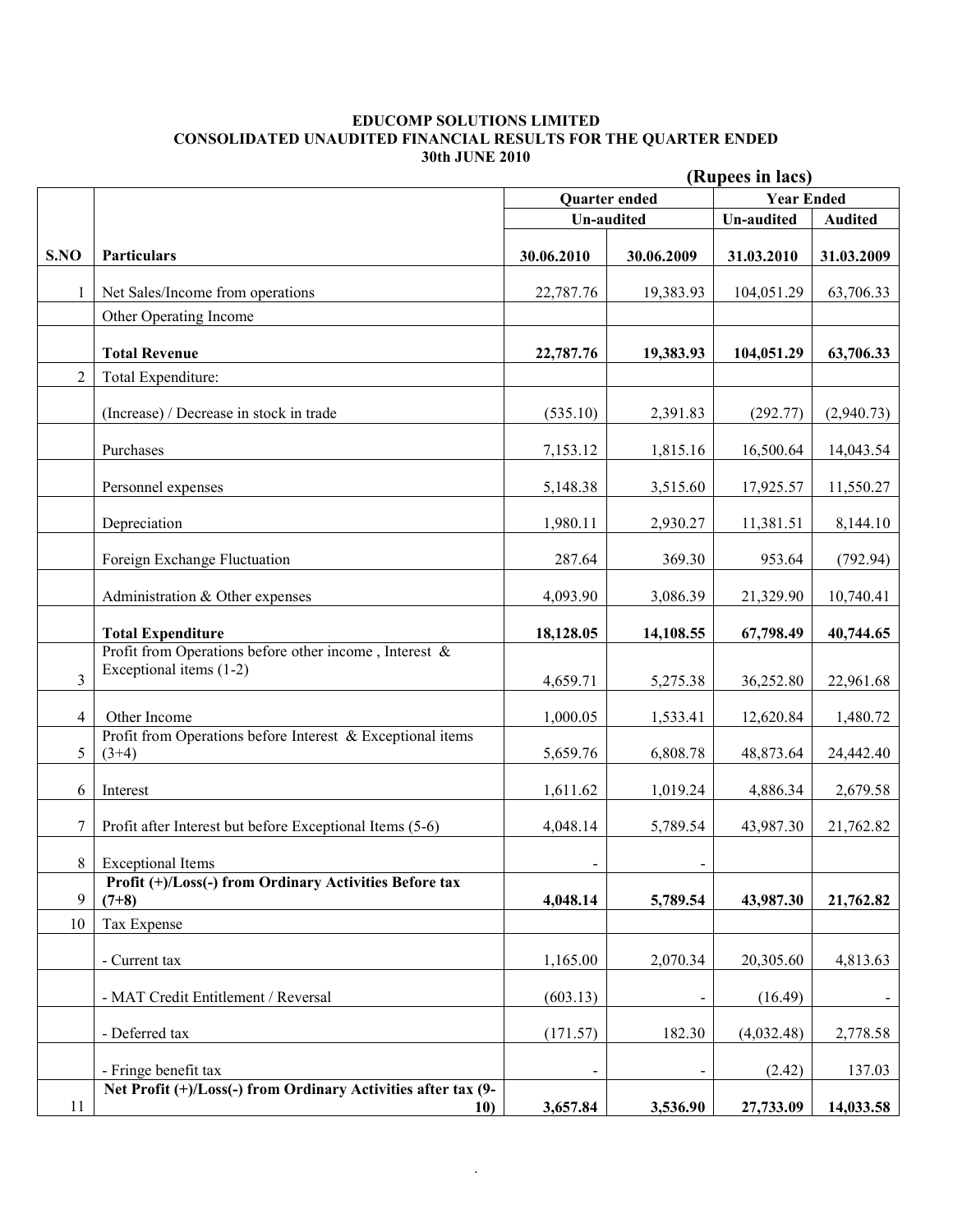|    | Extraordinary Item (net of tax expense)                                                        |                |                          |            |            |
|----|------------------------------------------------------------------------------------------------|----------------|--------------------------|------------|------------|
| 12 | Net Profit $(+)/$ Loss $(-)$ for the period $(11-12)$                                          |                |                          |            |            |
| 13 | Less: Minority Share in Loss/(profit)                                                          | 3,657.84       | 3,536.90                 | 27,733.09  | 14,033.58  |
| 14 |                                                                                                | (45.29)        | 113.10                   | 539.14     | 684.92     |
| 15 | Less: Pre-Acquisition Loss/(profits)                                                           | (1.16)         |                          | 62.00      | (19.02)    |
| 16 | Share of Loss of Associates                                                                    | 55.87          |                          | 0.68       | 78.32      |
| 17 | <b>Net Profit after Minority Interest</b>                                                      | 3,648.42       | 3,423.80                 | 27,131.27  | 13,289.36  |
| 18 | Paid up Equity share capital (Face Value Rs.2/- each)                                          | 1,908.81       | 1,731.32                 | 1,900.29   | 1,728.63   |
| 19 | Reserve excluding revaluation reserves (As per Balance Sheet<br>of previous accounting year)   |                |                          |            | 38,857.25  |
| 20 | Earning Per Share (EPS) (not to be annualized)                                                 |                |                          |            |            |
|    | (a) Basic                                                                                      | 3.83           | 3.96                     | 29.33      | 15.38      |
|    | (b) Diluted                                                                                    | 3.69           | 3.80                     | 27.32      | 15.01      |
| 21 | <b>Public Shareholding:</b>                                                                    |                |                          |            |            |
|    | . - Numbers of Shares (Nos.)                                                                   | 47,887,058     | 39,012,140               | 47,461,006 | 38,877,780 |
|    | . - Percentage of shareholding                                                                 | 50.17%         | 45.07%                   | 49.95%     | 44.98%     |
| 22 | <b>Promoters and Promoter Group Shareholding</b>                                               |                |                          |            |            |
|    | a) Pledged / Encumbered                                                                        |                |                          |            |            |
|    | Number of shares                                                                               | $\blacksquare$ |                          |            |            |
|    | Percentage of shares (as a % of the total shareholding of<br>promoter and promoter group)      |                |                          |            |            |
|    | Percentage of shares (as a % of the total share capital of the<br>company)                     |                | $\overline{\phantom{a}}$ |            |            |
|    | b) Non - encumbered                                                                            |                | $\blacksquare$           |            |            |
|    | - Number of shares                                                                             | 47,553,645     | 47,553,645               | 47,553,645 | 47,553,645 |
|    | -Percentage of shares (as a % of the total shareholding of the<br>Promoter and Promoter group) | 100%           | 100%                     | 100%       | 100%       |
|    | Percentage of shares (as a % of the total share capital of the<br>company)                     | 49.83%         | 54.93%                   | 50.05%     | 55.02%     |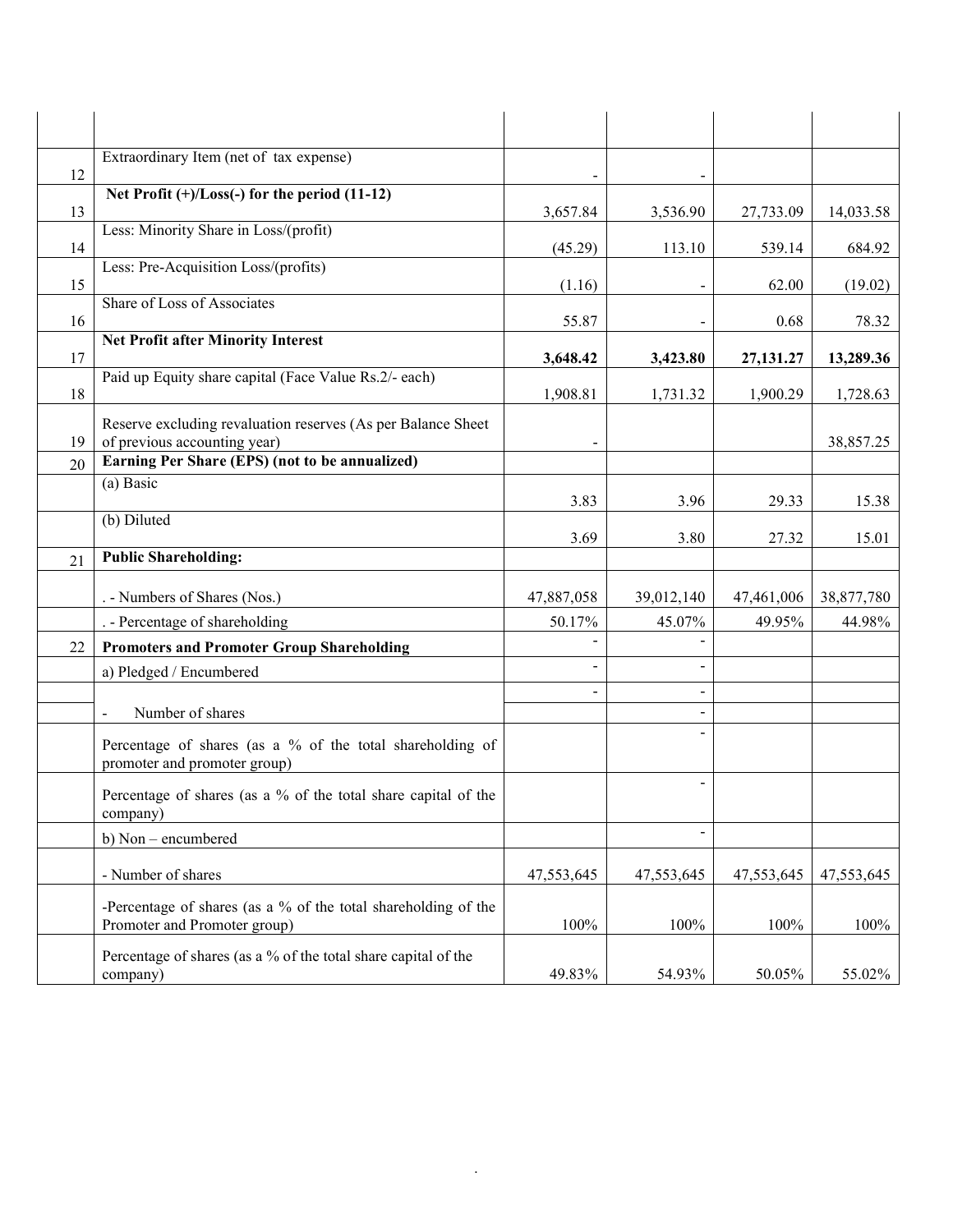| (Rupees in lacs)                                        |                   |            |                   |                |  |  |
|---------------------------------------------------------|-------------------|------------|-------------------|----------------|--|--|
| <b>Particulars</b>                                      | Quarter ended     |            | <b>Year Ended</b> | Year ended     |  |  |
|                                                         | <b>Un-audited</b> |            | <b>Un-audited</b> | <b>Audited</b> |  |  |
|                                                         | 30.06.2010        | 30.06.2009 | 31.03.2010        | 31.03.2009     |  |  |
| <b>Segment Revenue</b>                                  |                   |            |                   |                |  |  |
| <b>Higher Learning Solutions</b>                        | 896.13            | 678.52     | 2,851.18          | 3,097.35       |  |  |
| <b>School Learning Solutions</b>                        | 15,910.10         | 13,851.18  | 80,652.47         | 43,220.87      |  |  |
| K-12 Schools                                            | 3,048.76          | 2,219.47   | 9,831.71          | 6,209.67       |  |  |
| Online Supplemental & Global                            | 2,932.77          | 2,634.76   | 10,715.93         | 11,178.44      |  |  |
| <b>Total Net Sales/Income from Operations</b>           | 22,787.76         | 19,383.93  | 104,051.29        | 63,706.33      |  |  |
| Segment Results (Profit before Interest & tax from each |                   |            |                   |                |  |  |
| segments)                                               |                   |            |                   |                |  |  |
| <b>Higher Learning Solutions</b>                        | (438.16)          | (69.53)    | (1,068.98)        | 915.88         |  |  |
| <b>School Learning Solutions</b>                        | 6,602.64          | 6,121.73   | 44,831.39         | 21,019.61      |  |  |
| K-12 Schools                                            | 1,167.96          | 864.42     | 3,307.82          | 2,743.74       |  |  |
| Online Supplemental & Global                            |                   |            |                   |                |  |  |
|                                                         | (625.74)          | (103.34)   | (1,665.74)        | 2,041.14       |  |  |
|                                                         | 6,706.70          | 6,813.28   | 45,404.49         | 26,720.37      |  |  |
| Less: Interest (Net)                                    | 1,611.62          | 1019.24    | 4,886.34          | 2,679.58       |  |  |
| : Other un-allocable expenses                           | 2,046.99          | 1,537.89   | 9,151.69          | 4,551.63       |  |  |
| : Un-allocable Income                                   | 1,000.05          | 1533.41    | 12,620.84         | 2,273.66       |  |  |
| <b>Total Profit before Tax</b>                          | 4,048.14          | 5,789.54   | 43,987.30         | 21,762.82      |  |  |
| <b>Capital Employed</b>                                 |                   |            |                   |                |  |  |
| (Segment Assets- Segment Liabilities)                   |                   |            |                   |                |  |  |
| <b>Higher Learning Solutions</b>                        | 4,895.26          | 1,863.56   | 4,246.90          | 5,614.12       |  |  |
| <b>School Learning Solutions</b>                        | 63,661.18         | 61,460.54  | 56,916.07         | 57,771.23      |  |  |
| K-12 Schools                                            | 118,432.08        | 28,173.69  | 113,273.01        | 22,524.47      |  |  |
| Online Supplemental & Global                            | 16,517.63         | 11,623.66  | 17,342.74         | 11,446.60      |  |  |
| <b>Total</b>                                            | 203,506.15        | 103,121.45 | 191,778.72        | 97,356.42      |  |  |

# **Consolidated Segment wise Revenue, Results and Capital Employed**